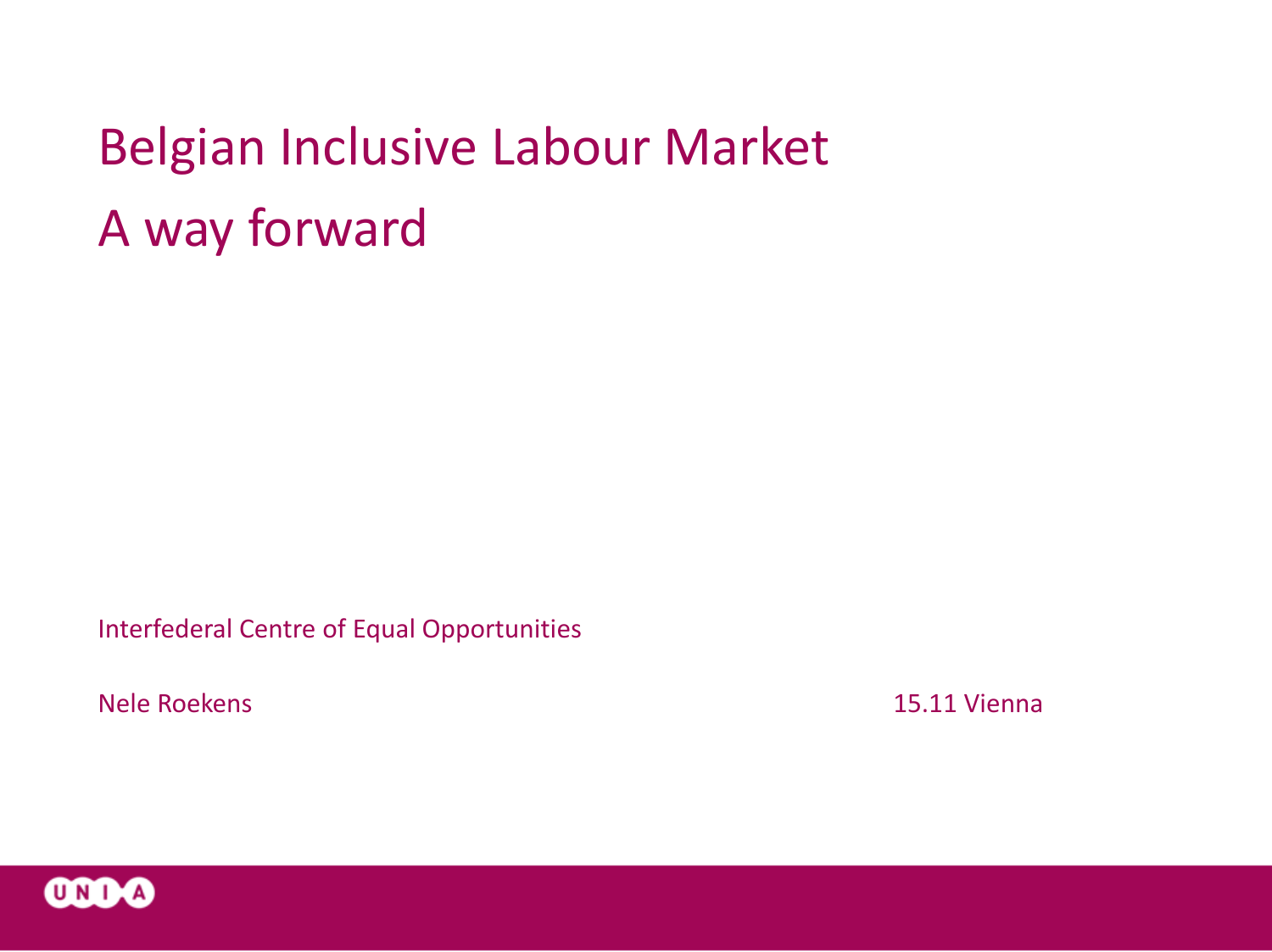## **Participation: some numbers**

## Labour market and disability

### Employment rate

- 77,6% of the persons without a disability employed
- 41% of the persons with a disability employed

Standing still: little to no evolution between 2006 and 2016

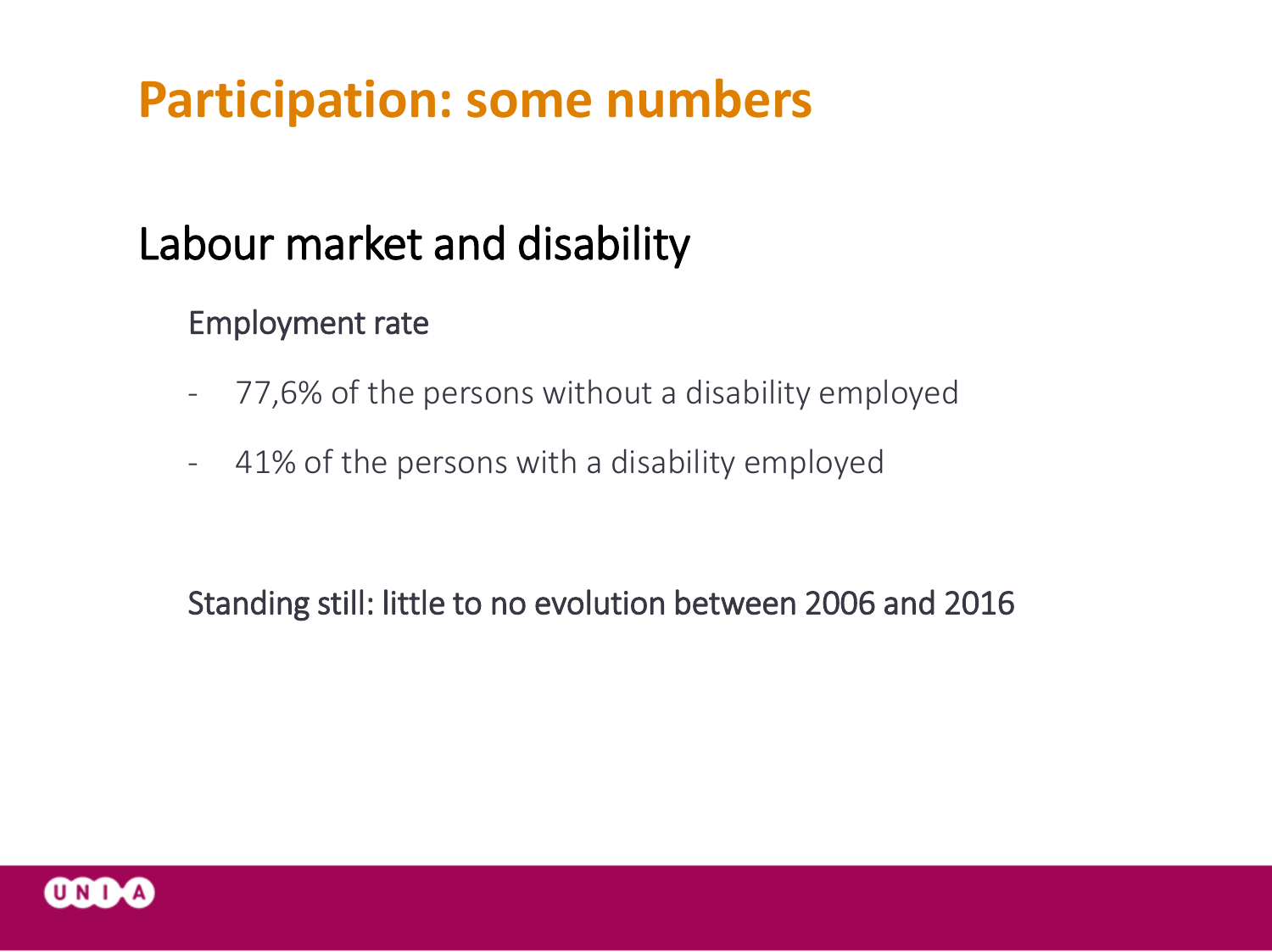#### Filed complaints of discrimination on disability grounds

- Yearly increase (app. 6%)
- 27% of all notifications



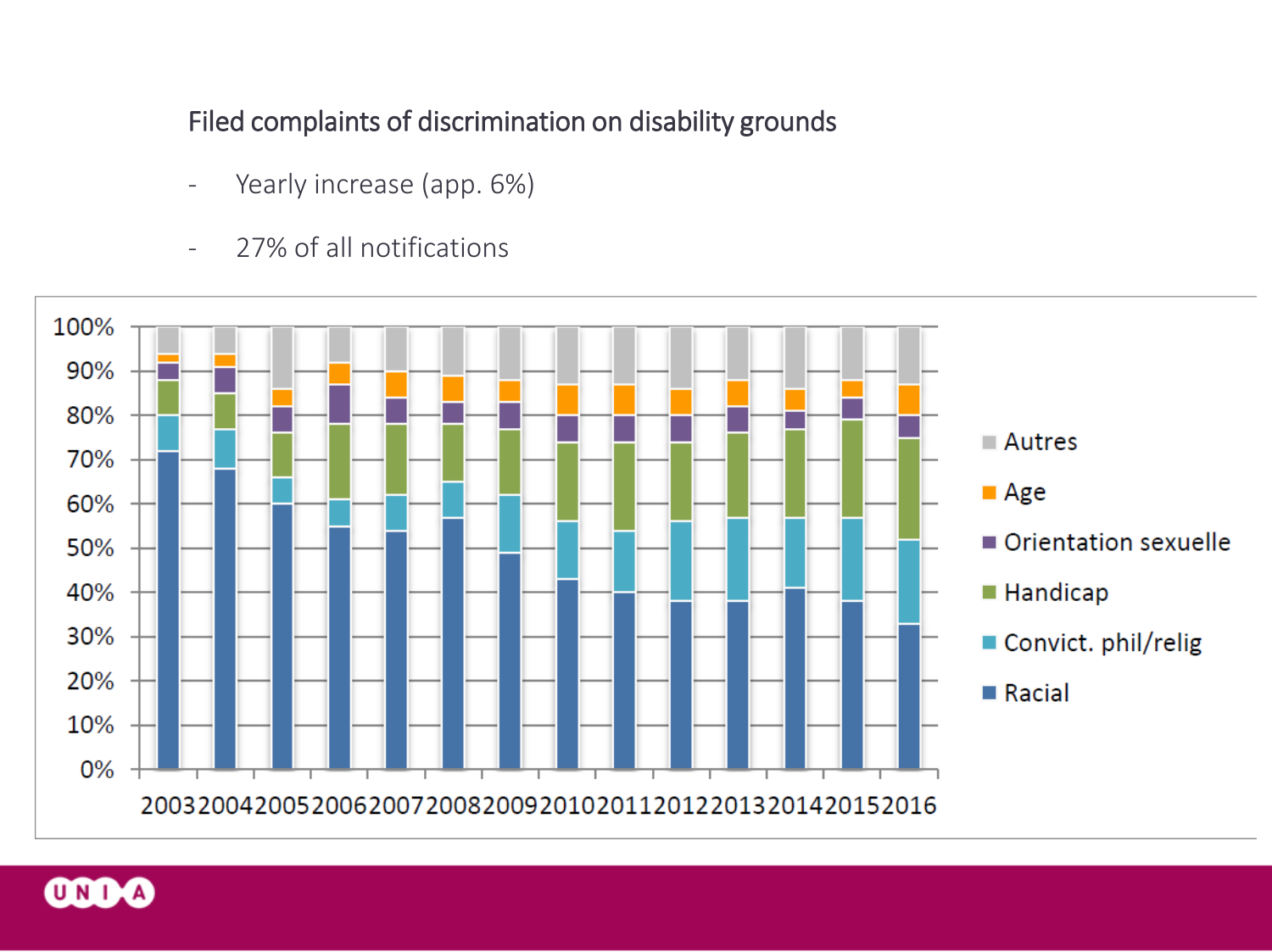### **Education and disability**

|                                                         | <b>Flanders</b> | <b>Wallonia</b> | German-speaking<br>community |
|---------------------------------------------------------|-----------------|-----------------|------------------------------|
| % disabled children<br>enrolled in regular<br>education | 23%             | 7%              | 50%                          |
| Decree on inclusive 2014<br>education                   |                 | 2017            | 2009                         |

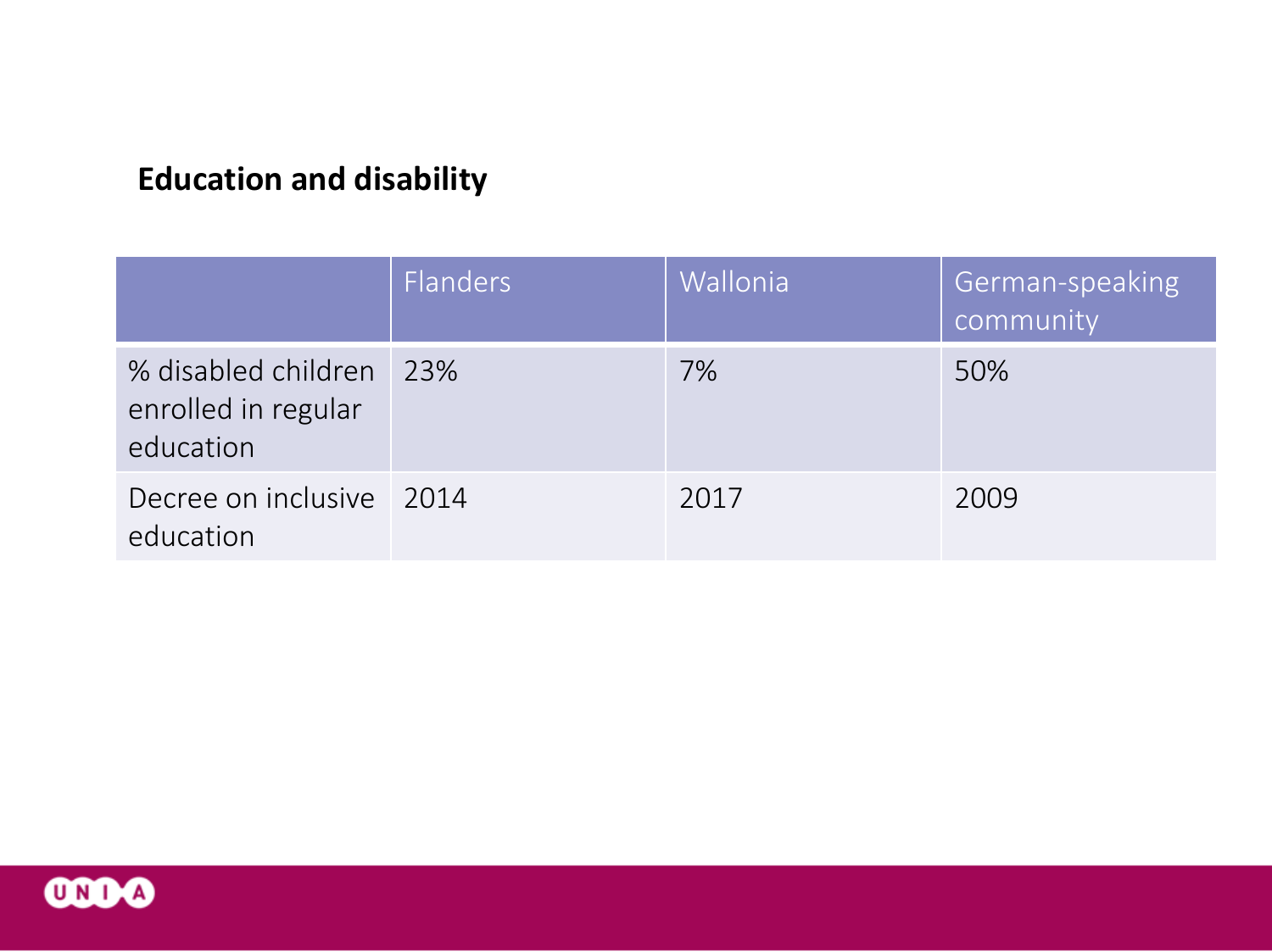## **(un) successful inclusion measures**

- Financial compensation
- Public funding: 20% of salary for the "efficiency loss"
- Liberty to allocate funding
- Specialized mentoring services
- Training to enter the regular labour market
- Training period at employer funded by government
- 49% of the persons mentored by the Flemish service employed (2016)

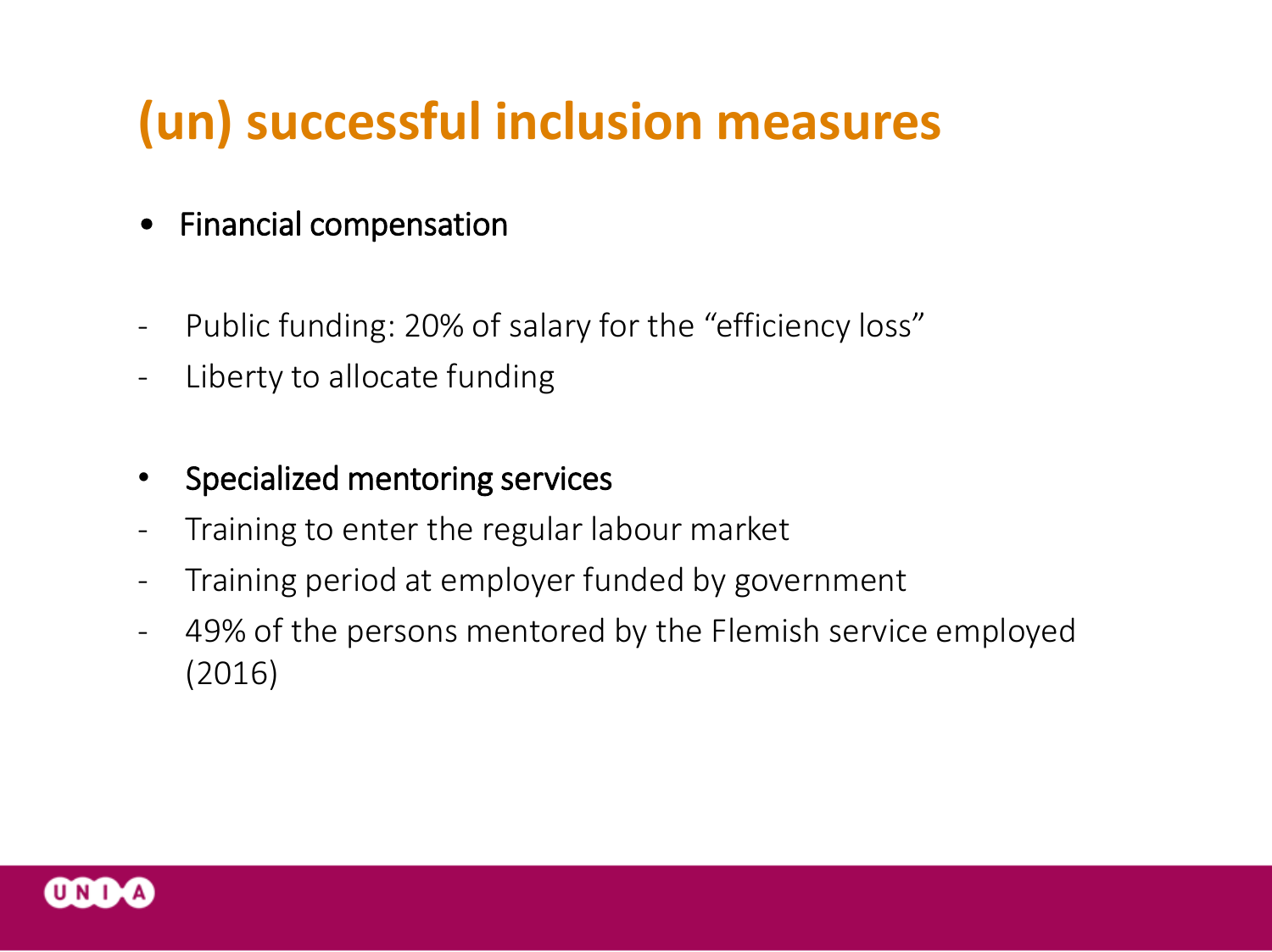### • Quota

- public sector
- varying from 2 to 3% depending on the public service
- non-binding

- Sheltered employment
- Flanders: 17.435 (2016)
- Wallonia: around 8000 (2017)
- transition to labour market: <1%

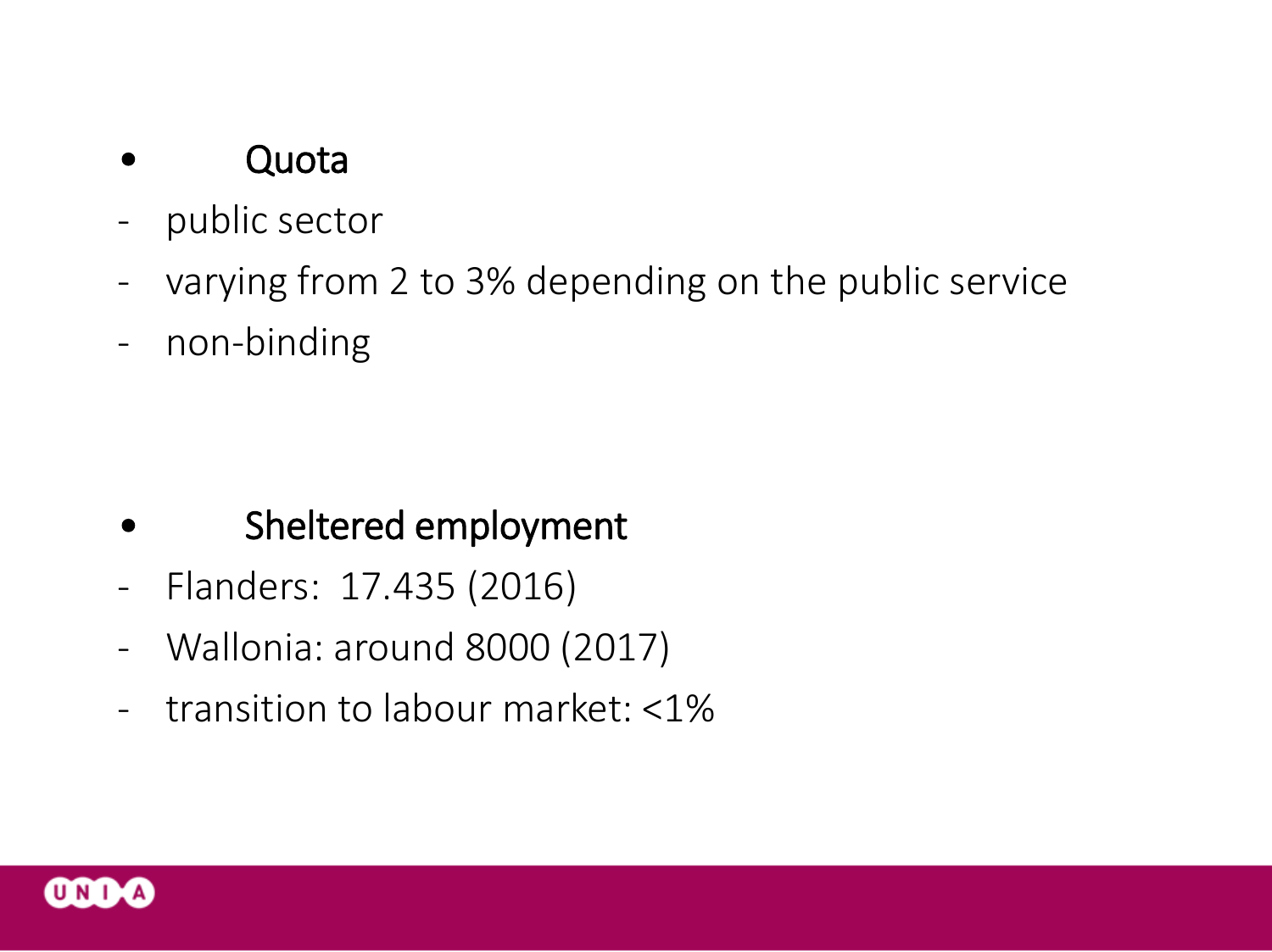- Positive action measures
- public sector
- willingness private sector
- royal decree in preparation for private sector

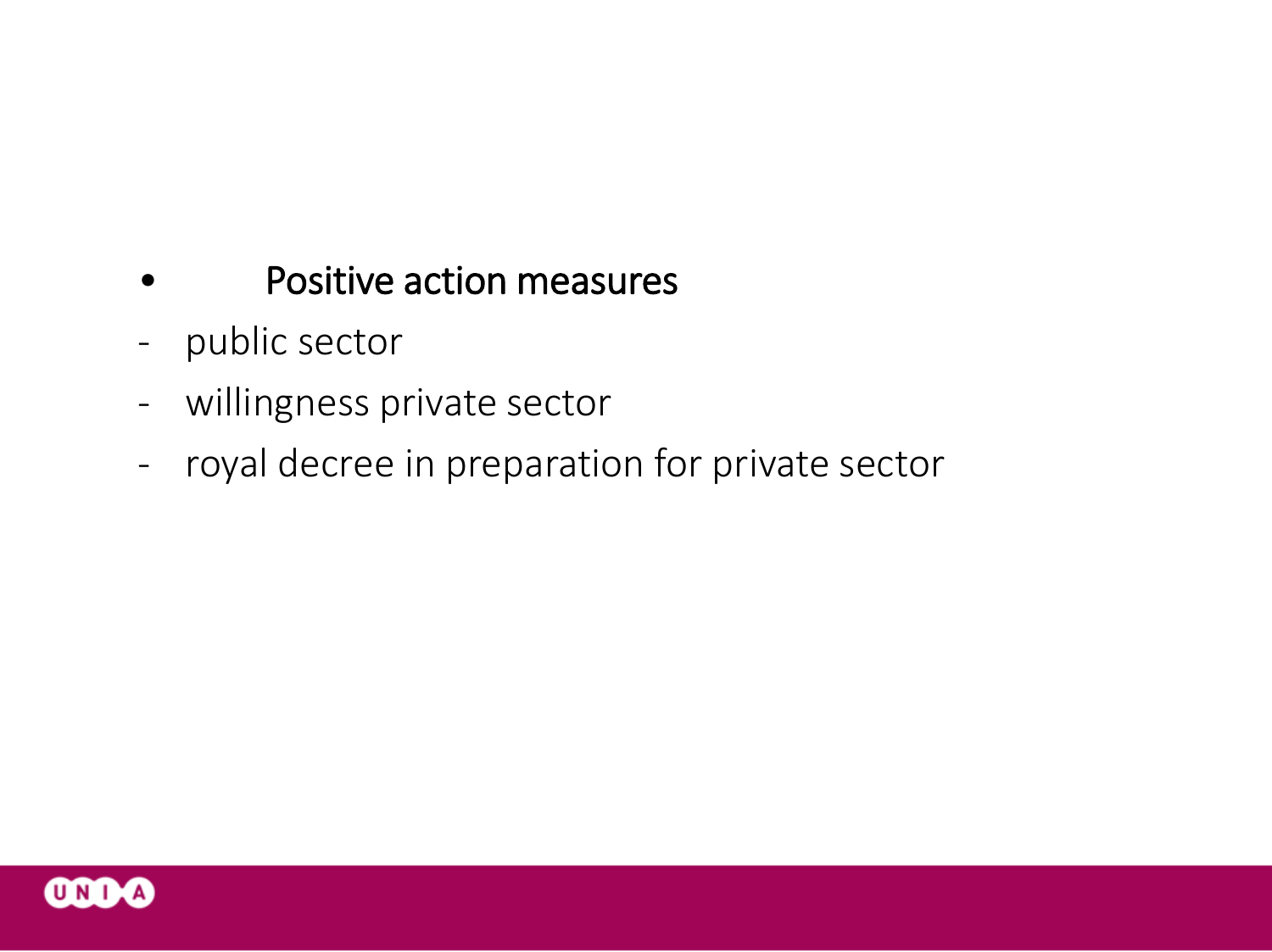## **Legal protection**

- Broad legal protection and relatively progressive jurisprudence
- Difficulties enforcing the legislation
	- Understanding basic concepts (judiciary and inspection services)
	- Need for enforcing mechanisms
- Accessibility to justice problematic

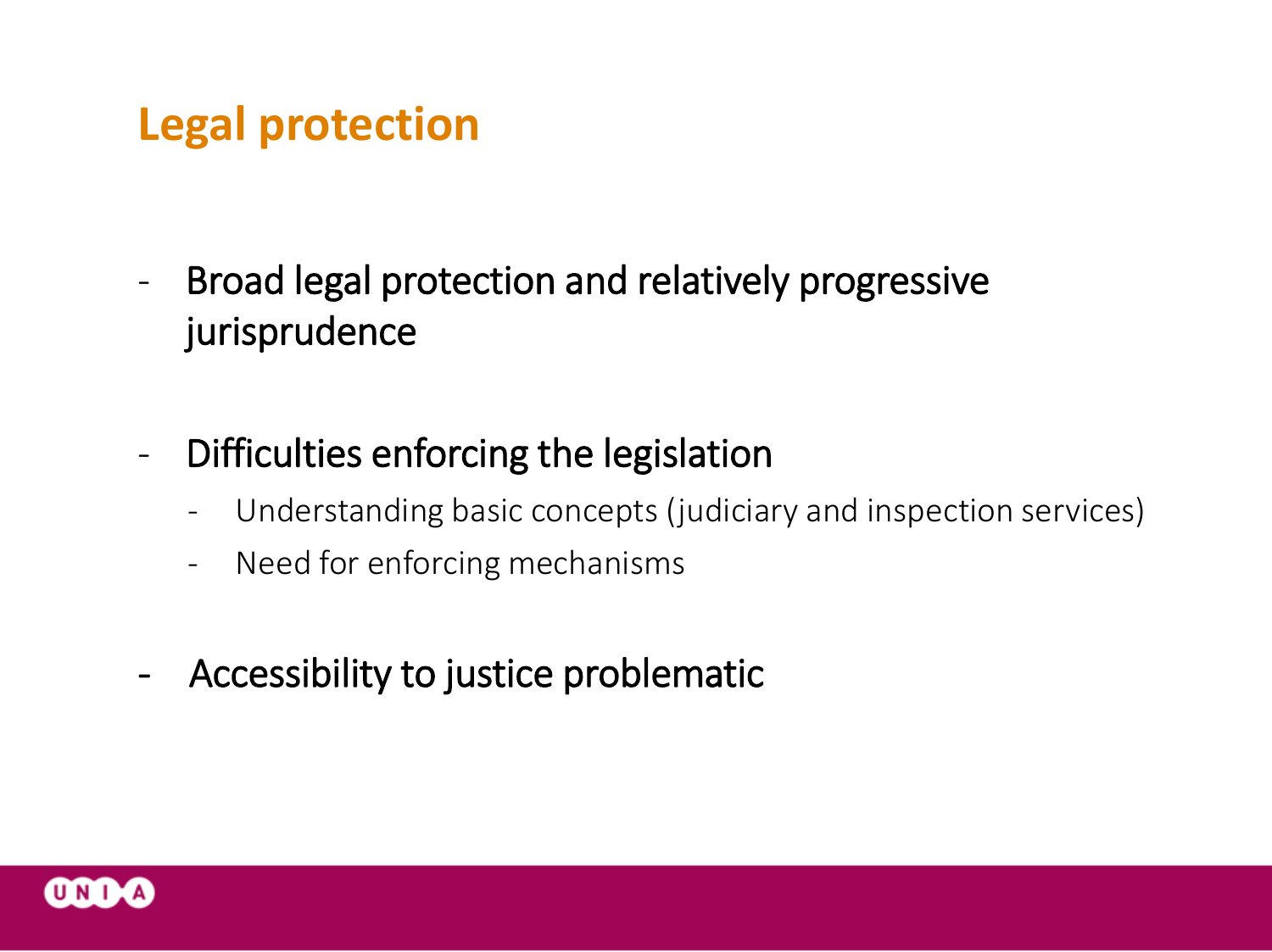## **Conclusion**

- Low activity rate in regular employment
- Worrying inclusive education
- The incentives and measures that are in force as of today proof a lack of efficiency and continuous growth towards inclusion for persons with disabilities
- Need for an effective and strong national plan is necessary